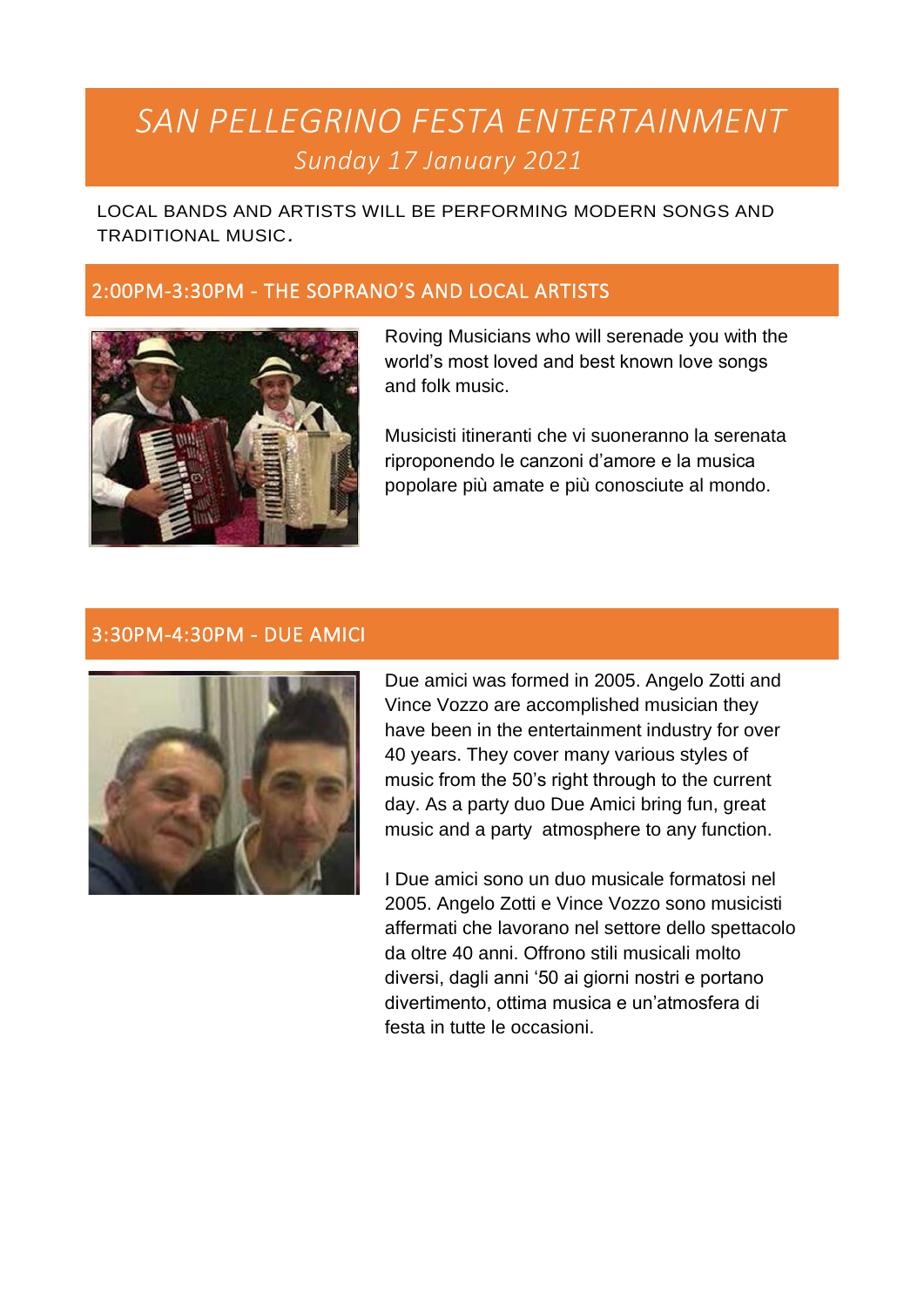# 5:00PM-5:30PM - CLAUDIA MIGLIACCIO



Claudia is based in Adelaide and also travels around Australia to perform. She has appeared on THE VOICE in 2015. She sings a variety of English and Italian music and went to NEW YORK CITY to compete in an International Italian Contest with her original song, Pensa A Me and placed 2nd amongst 11 international artists.

Claudia è una cantante di Adelaide che viaggia in tutta Australia per le sue esibizioni.

## 6:00PM-7:00PM - JOHNNY C AND THE ZEPPOLETONES



J C (John Casalbore) and The Zeppoletones bring to life the popular music and songs from the 50's and 60's both in English and Italian.

J C (John Casalbore) e The Zeppoletones danno vita a musica e canzoni popolari degli anni 50 e 60 in inglese e in italiano.

#### 7:30PM-8:15PM - ANTONIO AND KATE VILLANO



Internationally recognised, Adelaide based, Italian Tenor Antonio and Song- bird Kate Villano have performed alongside some of the world's finest such as Jose Carerras, Elaine Paige, Marina Prior, David Hobson and Anthony Warlow to name a few. Antonio & Kate will be performing their most popular classic songs for all to enjoy.

Antonio, tenore italiano riconosciuto a livello internazionale con base ad Adelaide, e la cantante Kate Villano si sono esibiti con alcuni dei migliori artisti al mondo come Jose Carerras, Elaine Paige, Marina Prior, David Hobson e Anthony Warlow, per citarne alcuni. Antonio e Kate eseguiranno le loro canzoni classiche più famose per il piacere di tutti.